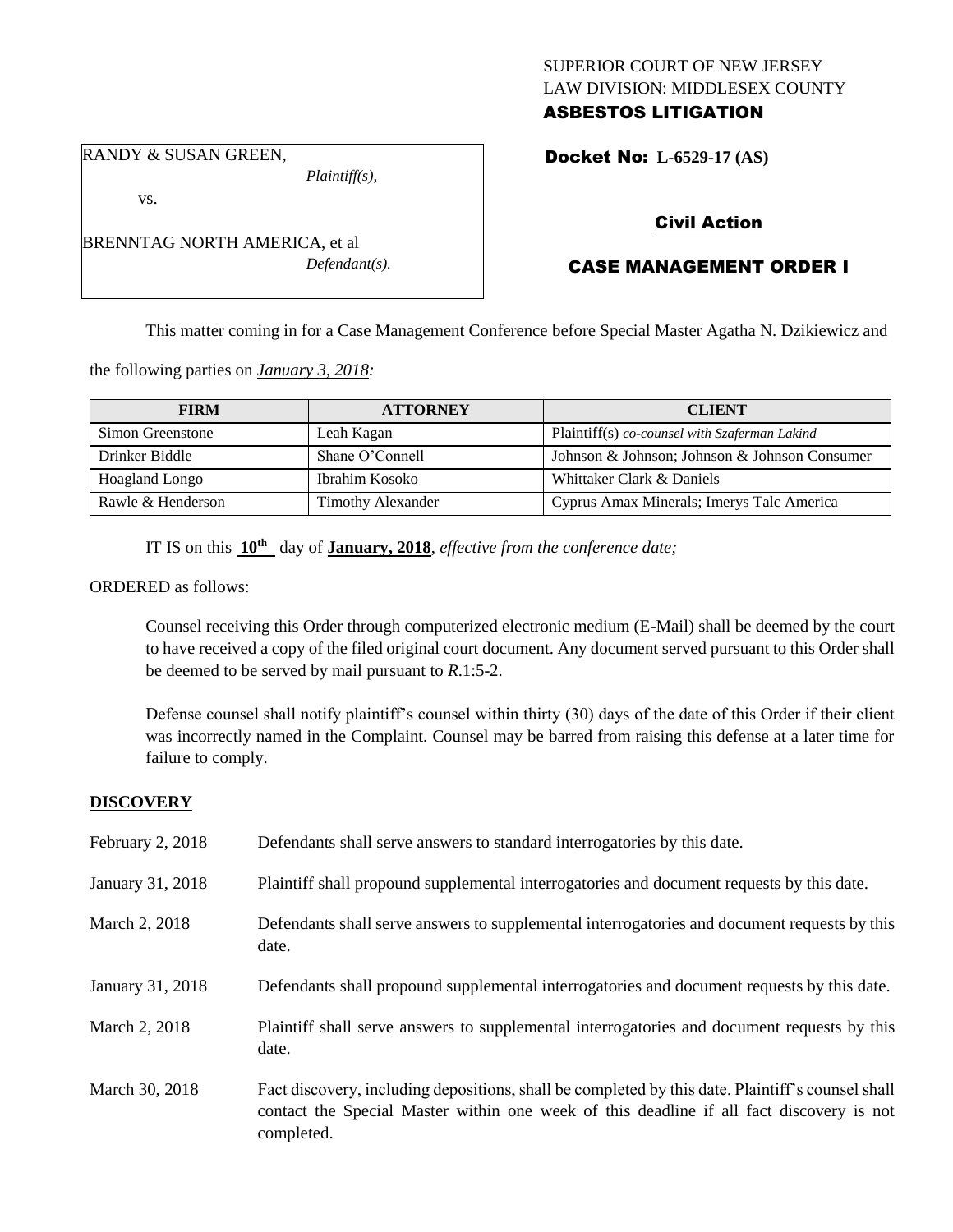### April 30, 2018 Depositions of corporate representatives shall be completed by this date.

# **EARLY SETTLEMENT**

June 22, 2018 Settlement demands shall be served on all counsel and the Special Master by this date.

## **SUMMARY JUDGMENT MOTION PRACTICE**

- June 22, 2018 Plaintiff's counsel shall advise, in writing, of intent not to oppose motions by this date.
- July 6, 2018 Summary judgment motions shall be filed no later than this date.
- August 3, 2018 Last return date for summary judgment motions.

## **MEDICAL DEFENSE**

- May 18, 2018 Plaintiff shall serve medical expert reports by this date.
- September 17, 2018 The defense medical examination of plaintiff(s) shall be completed by this date.

## **LIABILITY EXPERT REPORTS**

- June 22, 2018 Plaintiff shall identify its liability experts and serve liability expert reports or a certified expert statement by this date or waive any opportunity to rely on liability expert testimony.
- September 17, 2018 Defendants shall identify its liability experts and serve liability expert reports, if any, by this date or waive any opportunity to rely on liability expert testimony.

### **ECONOMIST EXPERT REPORTS**

- June 22, 2018 Plaintiff shall identify its expert economists and serve expert economist report(s), if any, by this date or waive any opportunity to rely on economic expert testimony.
- September 17, 2018 Defendants shall identify its expert economists and serve expert economist report(s), if any, by this date or waive any opportunity to rely on economic expert testimony.

### **EXPERT DEPOSITIONS**

October 12, 2018 Expert depositions shall be completed by this date. To the extent that plaintiff and defendant generic experts have been deposed before, the parties seeking that deposition in this case must file an application before the Special Master and demonstrate the necessity for that deposition. To the extent possible, documents requested in a deposition notice directed to an expert shall be produced three days in advance of the expert deposition. The expert shall not be required to produce documents that are readily accessible in the public domain.

### **PRE-TRIAL AND TRIAL**

September 27, 2018 @ 10:00am Settlement conference. All defense counsel shall appear with authority to negotiate settlement and have a representative authorized to negotiate settlement available by phone. Any request to be excused from the settlement conference shall be made to the Special Master no later than 4:00pm of the day prior to the conference.

 $\_$  ,  $\_$  ,  $\_$  ,  $\_$  ,  $\_$  ,  $\_$  ,  $\_$  ,  $\_$  ,  $\_$  ,  $\_$  ,  $\_$  ,  $\_$  ,  $\_$  ,  $\_$  ,  $\_$  ,  $\_$  ,  $\_$  ,  $\_$  ,  $\_$  ,  $\_$  ,  $\_$  ,  $\_$  ,  $\_$  ,  $\_$  ,  $\_$  ,  $\_$  ,  $\_$  ,  $\_$  ,  $\_$  ,  $\_$  ,  $\_$  ,  $\_$  ,  $\_$  ,  $\_$  ,  $\_$  ,  $\_$  ,  $\_$  ,